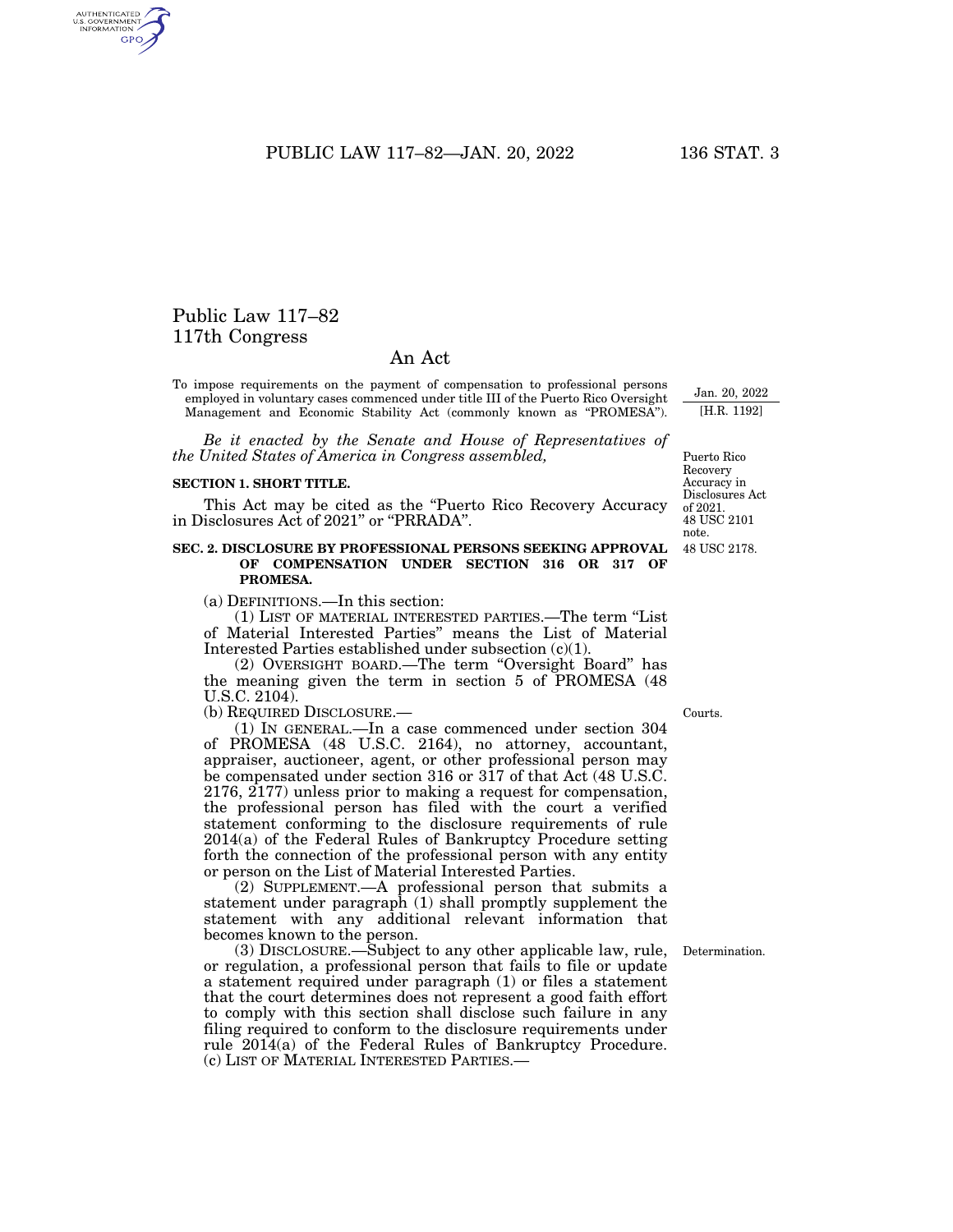136 STAT. 4 PUBLIC LAW 117–82—JAN. 20, 2022

(1) PREPARATION.—Not later than 30 days after the date of enactment of this Act, the Oversight Board shall establish a List of Material Interested Parties subject to—

(A) the approval of the court; and

(B) the right of the United States trustee or any party in interest to be heard on the approval.

(2) INCLUSIONS.—Except as provided in paragraph (3), the List of Material Interested Parties shall include—

(A) the debtor; (B) any creditor;

(C) any other party in interest;

(D) any attorney or accountant of—

(i) the debtor;

(ii) any creditor; or

(iii) any other party in interest;

(E) the United States trustee and any person employed in the office of the United States trustee; and

(F) the Oversight Board, including the members, the Executive Director, and the employees of the Oversight Board.

(3) EXCLUSIONS.—The List of Material Interested Parties may not include any person with a claim, the amount of which is below a threshold dollar amount established by the court that is consistent with the purpose of this Act.

(d) REVIEW.—

(1) IN GENERAL.—The United States trustee shall review each verified statement submitted pursuant to subsection (b) and may file with the court comments on such verified statements before the professionals filing such statements seek compensation under section 316 or 317 of PROMESA (48 U.S.C. 2176, 2177).

(2) OBJECTION.—The United States trustee may object to applications filed under section 316 or 317 of PROMESA (48 U.S.C. 2176, 2177) that fail to satisfy the requirements of subsection (b).

(e) LIMITATION ON COMPENSATION.—In a case commenced under section 304 of PROMESA (48 U.S.C. 2164), in connection with the review and approval of professional compensation under section 316 or 317 of PROMESA (48 U.S.C. 2176, 2177) filed after the date of enactment of this Act, the court may deny allowance of compensation or reimbursement of expenses if—

(1) the professional person has failed to file the verified disclosure statements required under subsection (b)(1) or has filed inadequate disclosure statements under that subsection; or

(2) during the professional person's employment in connection with the case, the professional person—

(A) is not a disinterested person (as defined in section 101 of title 11, United States Code) relative to any entity or person on the List of Material Interested Parties; or

Courts.

Deadline.

Courts.